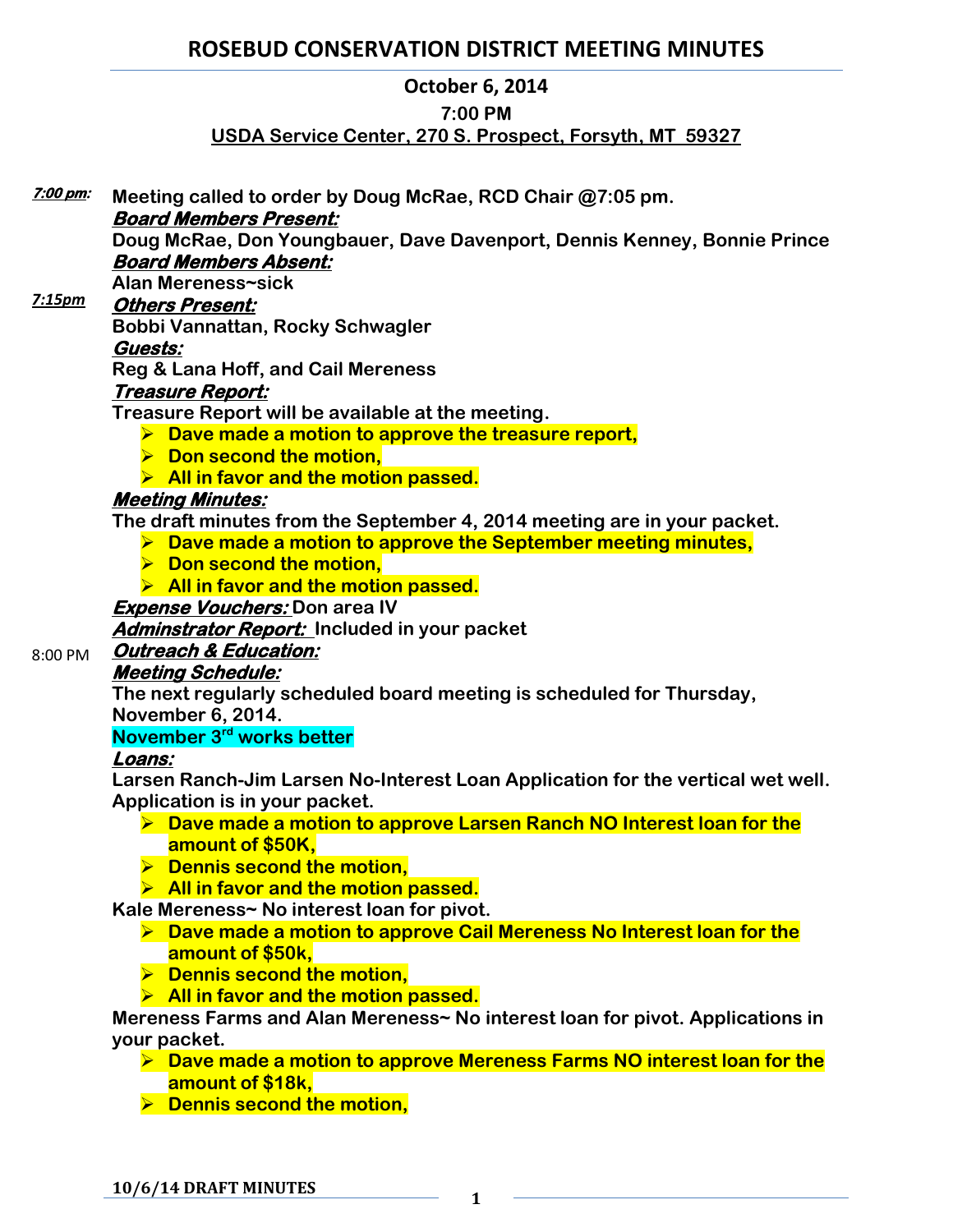# **ROSEBUD CONSERVATION DISTRICT MEETING MINUTES**

### **October 6, 2014**

### **7:00 PM**

### **USDA Service Center, 270 S. Prospect, Forsyth, MT 59327**

- **All in favor and the motion passed.**
- **Dave made a motion to approve Alan Mereness no interest loan application for the amount of \$30k,**
- $\triangleright$  Dennis second the motion,
- **All in favor and the motion passed.**
- **Dennis made a motion to approve Lana Hoff's No interest loan application for the amount of \$50k,**
- **▶ Don second the motion,**

**All in favor and the motion passed.** 

### **ROM's:**

### **310- Permit Applications:**

#### **Reserved Water:**

**Annual Reports will be going on mid to late October for producers to fill out and return.** 

### **New Business:**

#### **Supervisor Training:**

**Big Timber Oct 8, Joliet Oct 9, Kalispell Oct 21~ open to new and old supervisors and administrators. Information is in your packet.**

#### **MACD Convention:**

**November 18-21 at Fairmont Hot Springs**

#### **Don will be attending**

#### **NACD Convention 2015**

**February 1-4, 2015 in New Orleans, LA**

#### **Trees 2015:**

**Information is available on our website and facebook page. Advertisements are scheduled to run periodically in the Independent Press.** 

#### **2015 Soil Health Workshop:**

**Still working on the agenda.** 

#### **2015 Youth Range Camp:**

**Week of July 27, 2015**

#### **Resolutions:**

**The Endangered Species Prey Preservation Resolution we submitted for the Area Meeting Passed and will be reviewed at the State Convention in November. If we want this resolution to pass to the NACD we will need to have good representation at the convention. Don and I will work on what we have at this time.** 

#### **Soil Health Initiative:**

### **2014- Sign ups**

#### **No-Till Drill:**

**The new drill is due to arrive in November. The cover has arrived for the new drill.** 

**Newsletter: Hope to be in print by the end of November.**